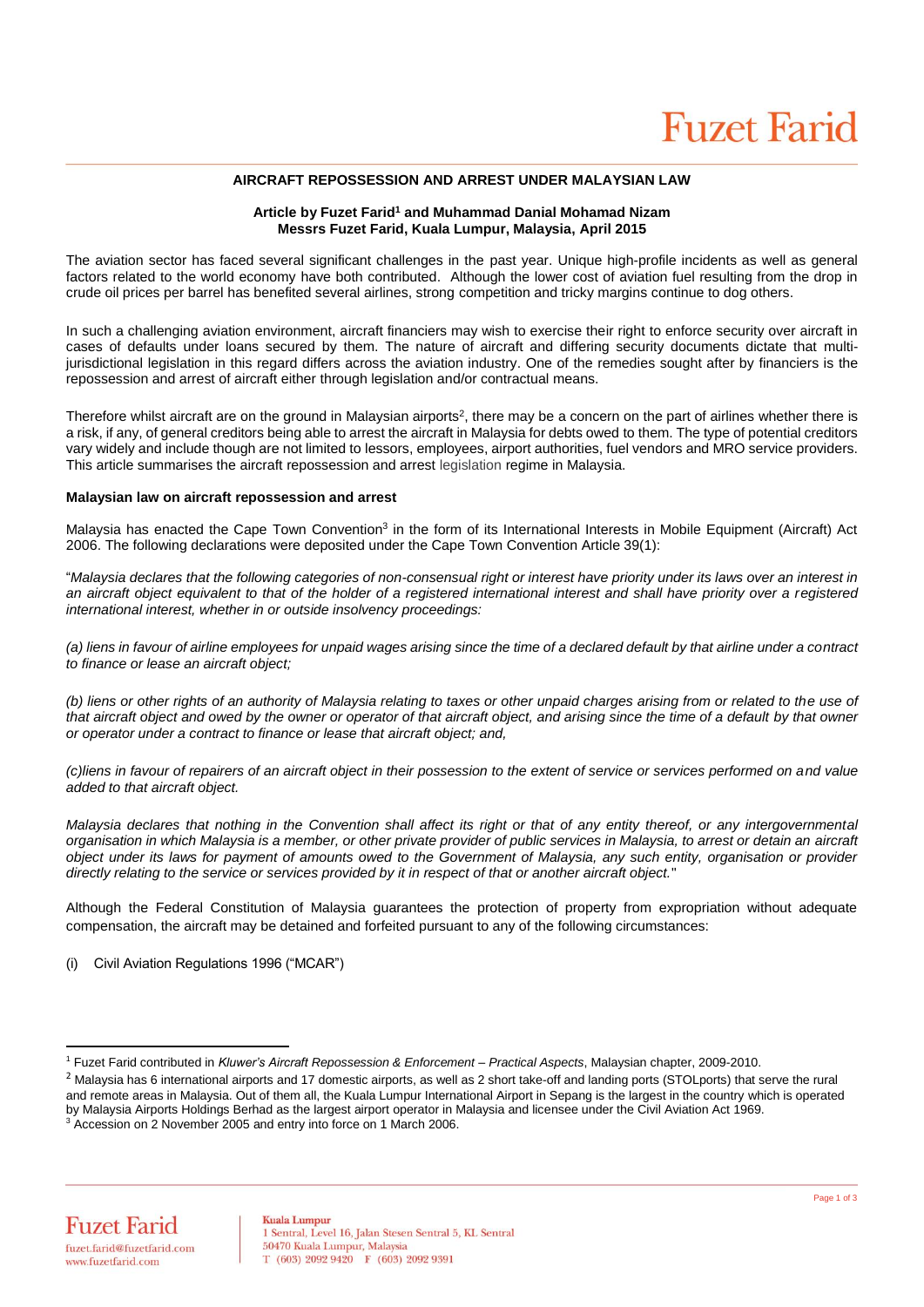# **Fuzet Farid**

The MCAR provides for the Director-General of the DCA to enter in the Aircraft Register a lien over (a) the aircraft in respect of which charges were incurred; and (b) any other aircraft of which the person in default is the owner or operator at the time when the detention begins.

(ii) Income Tax Act 1967

The Director-General of the Inland Revenue Board of Malaysia may with the approval of the Minister of Finance of Malaysia, direct the customs authority to refuse clearance from any airport in Malaysia to any aircraft wholly or partly owned or chartered by the person incurring income tax until the unpaid tax is paid.

(iii) Customs Act 1967

Clearance in respect of any aircraft operated by the operator and departing from any customs airport in Malaysia may be refused by an officer of the Customs and Excise Department of Malaysia Under the same Act, the customs officer also has the power to go on board any aircraft and search the aircraft.

## **Admiralty jurisdiction**

As for potential arresting parties, their claim must fall within the Supreme Court Act 1981 of the United Kingdom. The Malaysian Courts of Judicature Act 1964 at Section 24(b) provides that the civil jurisdiction of the Malaysian High Court shall include:

"*the same jurisdiction and authority in relation to matters of admiralty as is had by the High Court of Justice in England under the United Kingdom Supreme Court Act 1981;*"

United Kingdom Supreme Court Act 1981 in turn sets out the admiralty jurisdiction of the High Court in Sections 20 to 24. Section 20(7) states that the sections apply:

"(a) in relation to all aircraft, whether [Malaysian] or not and whether registered or not and wherever the residence or docile of *their owners may be;*

*"(b) in relation to all claims, wherever arising (including, in the case of cargo or wreck salvage, claims in respect of cargo or wreck found on land): and*

*"(c ) so far as they relate to mortgages and charges, to all mortgages and charges, whether registered or not and whether legal or equitable, including mortgages and charges created under foreign law:* "

Under Section 20, the Admiralty jurisdiction of the High Court shall be:

"*(a) jurisdiction to hear and determine any of the questions and claims mentioned in subsection (2);*

*(b) jurisdiction in relation to any of the proceedings mentioned in subsection (3);*

*(c) any other Admiralty jurisdiction which it had immediately before the commencement of this Act; and*

*(d) any jurisdiction connected with aircraft which is vested in the High Court apart from this section\_and is for the time being by rules of court made or coming into force after the commencement of this Act assigned to the Queen's Bench Division and directed by the rules to be exercised by the Admiralty Court.*"

In Subsection (2), the questions and claims that expressly refer to aircraft as opposed to ships are:

"*(j) any claim in the nature of salvage (including any claim arising by virtue of the application, by or under section 51 of the [UK] Civil Aviation Act 1949, of the law relating to salvage to aircraft and their apparel and cargo); (k) any claim in the nature of towage in respect of… an aircraft;*

*(l) any claim in the nature of pilotage in respect of … an aircraft;*"

The only jurisdiction given to the Admiralty court in relation to aircraft is that mentioned in para (i), para (k) and para (l) of s 20(2) of the United Kingdom Supreme Court Act 1981, which concerned with claims in the nature of salvage, towage, and pilotage<sup>4</sup>.

 $\overline{a}$ <sup>4</sup> Hewson J in the Admiralty Division in Schempp-Hirth Kommandit-Gesellschaft (Owners of the Glider Standard Austria SH 1964) v Persons Having Possession of the Glider Standard Austria SH 1964 [1965] 2 All ER 1022.